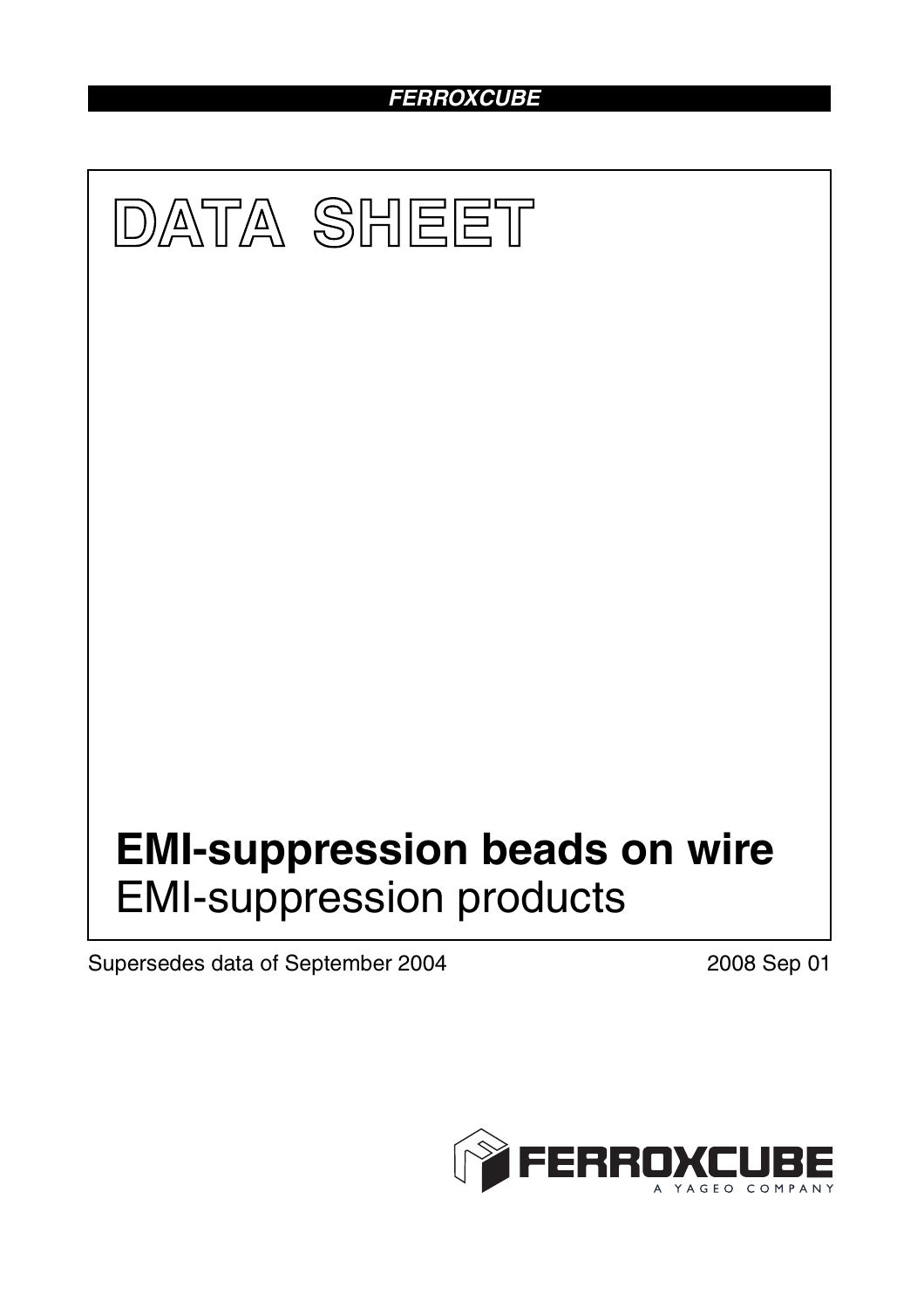### **BEADS ON WIRE FOR EMI-SUPPRESSION**



| <b>GRADE</b>    | $ \mathsf{Z}_{\mathsf{typ}} $ ( $\Omega$ ) <sup>(1)</sup><br>at frequency (MHz) |    |    |                          |                          |     |     | <b>DIMENSIONS</b><br>(mm) |                 |      |      | <b>TYPE NUMBER</b> |
|-----------------|---------------------------------------------------------------------------------|----|----|--------------------------|--------------------------|-----|-----|---------------------------|-----------------|------|------|--------------------|
|                 |                                                                                 | 3  | 10 | 25                       | 30                       | 100 | 300 | ØD                        | L               |      | Ød   |                    |
| 4S <sub>2</sub> | 4                                                                               | 13 | 24 | $\overline{\phantom{0}}$ | 36                       | 58  | 65  | $3.5 \pm 0.2$             | $3.5 - 0.5$     | 64.4 | 0.64 | BDW3.5/3.5-4S2     |
|                 | 5                                                                               | 16 | 33 | —                        | 49                       | 75  | 88  | $3.5 \pm 0.2$             | $4.7 - 0.5$     | 64.4 | 0.64 | BDW3.5/4.7-4S2     |
|                 | —                                                                               | –  | —  | 54                       | $\overline{\phantom{0}}$ | 82  |     | $3.5 \pm 0.25$            | $5.25 \pm 0.25$ | 64.4 | 0.64 | BDW3.5/5.3-4S2     |
|                 | 6                                                                               | 21 | 44 | —                        | 66                       | 100 | 119 | $3.5 \pm 0.2$             | $6.0 \pm 0.25$  | 64.4 | 0.64 | BDW3.5/6-4S2       |
|                 | 8                                                                               | 25 | 49 |                          | 74                       | 110 | 131 | $3.5 \pm 0.2$             | $6.7 \pm 0.25$  | 64.4 | 0.64 | BDW3.5/6.7-4S2     |
|                 | 9                                                                               | 28 | 55 | —                        | 84                       | 131 | 150 | $3.5 \pm 0.2$             | $7.6 \pm 0.35$  | 64.4 | 0.64 | BDW3.5/7.6-4S2     |
|                 | 10                                                                              | 33 | 65 | -                        | 98                       | 146 | 175 | $3.5 \pm 0.2$             | $8.9 \pm 0.35$  | 64.4 | 0.64 | BDW3.5/8.9-4S2     |
|                 | -                                                                               | –  |    | 96                       | $\overline{\phantom{0}}$ | 150 |     | $3.5 \pm 0.25$            | $9.5 \pm 0.3$   | 64.4 | 0.64 | BDW3.5/9.5-4S2     |
|                 | -                                                                               |    |    | 117                      | $\overline{\phantom{0}}$ | 180 |     | $3.5 \pm 0.25$            | 11.4 $\pm$ 0.4  | 64.4 | 0.64 | BDW3.5/11-4S2      |
|                 |                                                                                 |    |    | 143                      | $\overline{\phantom{0}}$ | 220 |     | $3.5 \pm 0.25$            | $13.8 \pm 0.5$  | 64.4 | 0.64 | BDW3.5/14-4S2      |

### **Table 1** Grades, parameters and type numbers; see Fig.1

### **Note**

1. Typical values at 25 and 100 MHz,  $|z|_{min}$  is −20%. Other impedance values are for reference only.